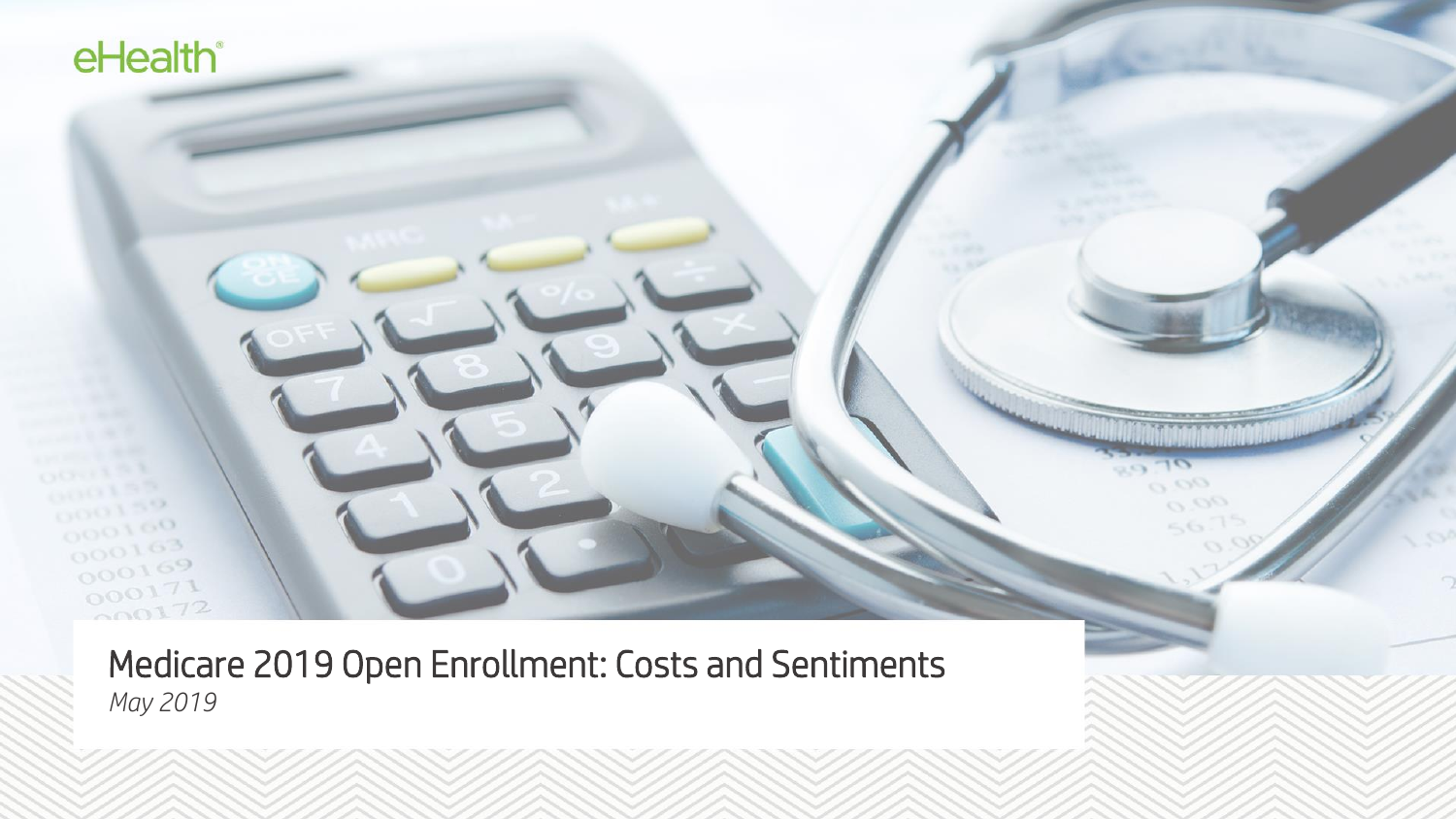### Study Overview

This report reviews costs and trends among people who purchased Medicare insurance products through eHealth during Medicare's open enrollment period running from January 1 through March 31, 2019. Open enrollment rules allowed enrollees to move from one Medicare Advantage plan to another or to drop Medicare Advantage in favor of traditional Medicare (Parts A and B coverage) while enrolling in a Part D prescription drug plan.

eHealth's report includes year-over-year comparisons of costs and trends, though it should be noted that the same open enrollment rules did not apply in the January through March 2018 time period. Additional comparisons are made to costs and trends at eHealth during Medicare's Annual Enrollment Period (AEP) that ran between October 15 and December 7, 2018.

Also included in this report are findings from a survey of eHealth Medicare customers who selected a new Medicare plan at eHealth in the first quarter of 2019. A total of 579 responses were collected.

Refer to the Methodology Note at the end of this report for additional information.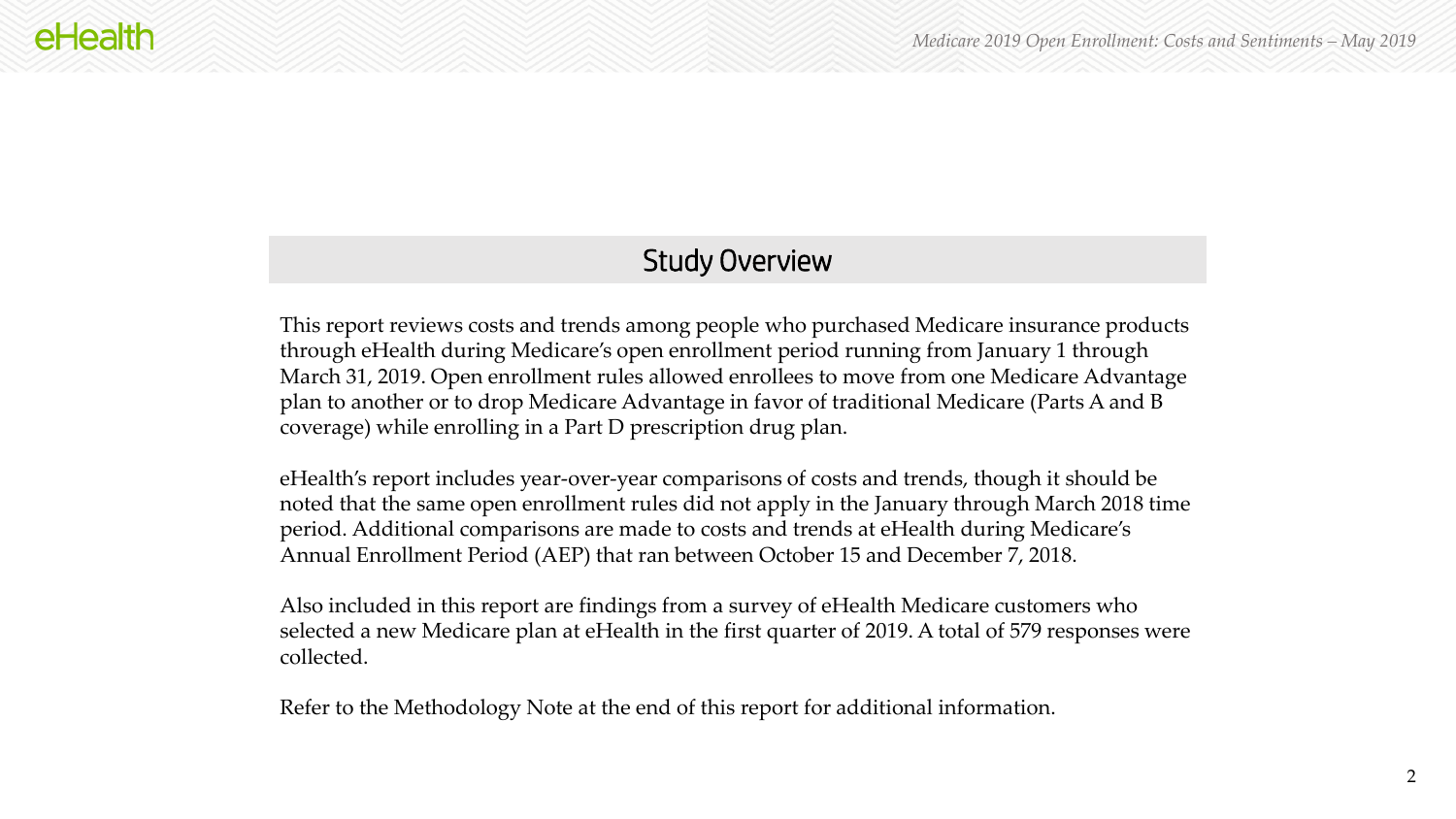# Medicare Open Enrollment 2019 Costs & Trends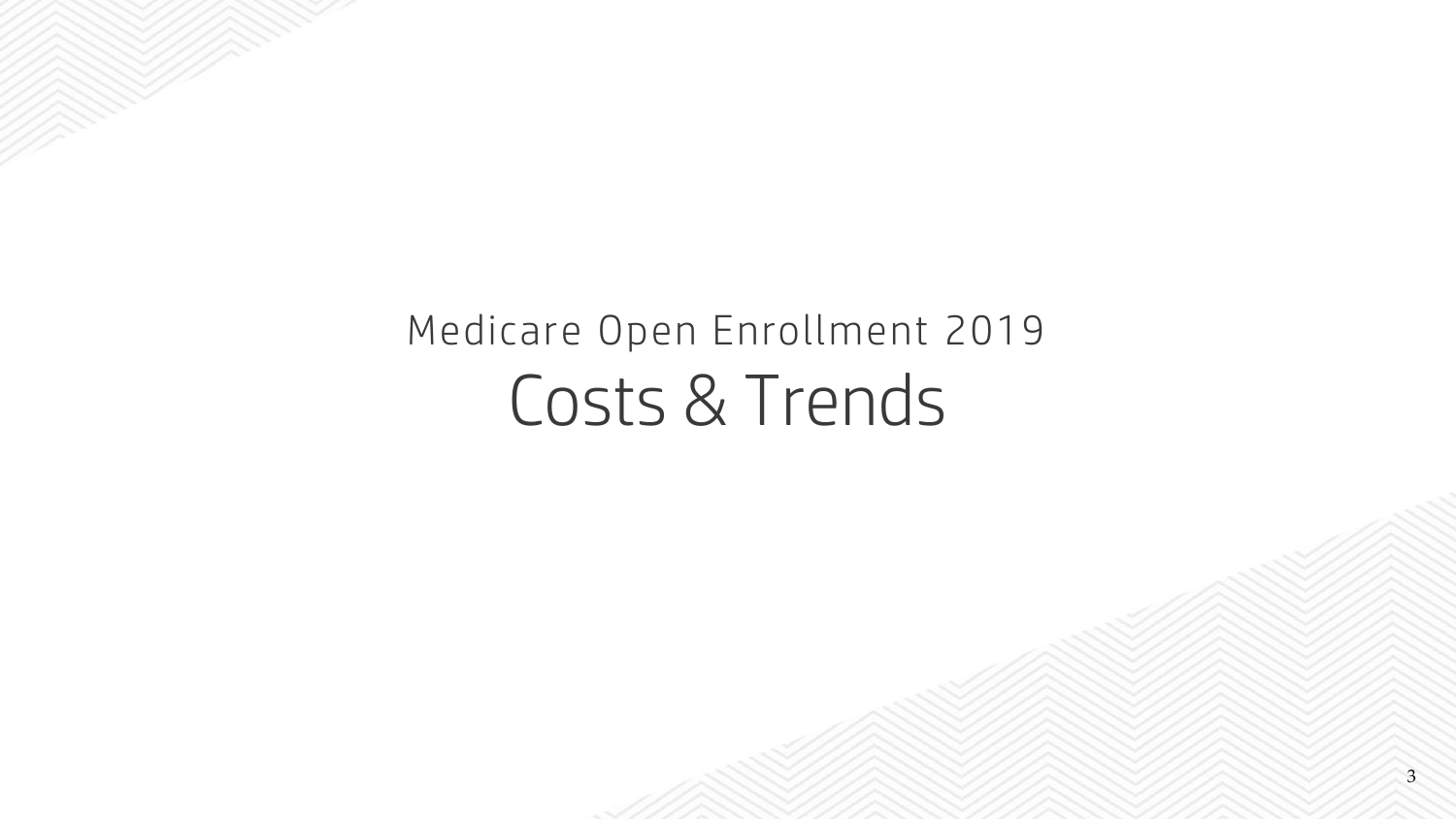#### **The volume of submitted applications increased 87 percent year over year**

• In the first quarter (January through March) of 2019, eHealth received 53,543 applications for Medicare Advantage plans and Medicare Part D prescription drug plans, compared to 28,641 the year before.

#### **Submitted applications Q1 2018 vs Q1 2019 (Medicare Advantage and Part D combined)\***



*\* Figures originally published in eHealth's Q1 2019 earnings report.*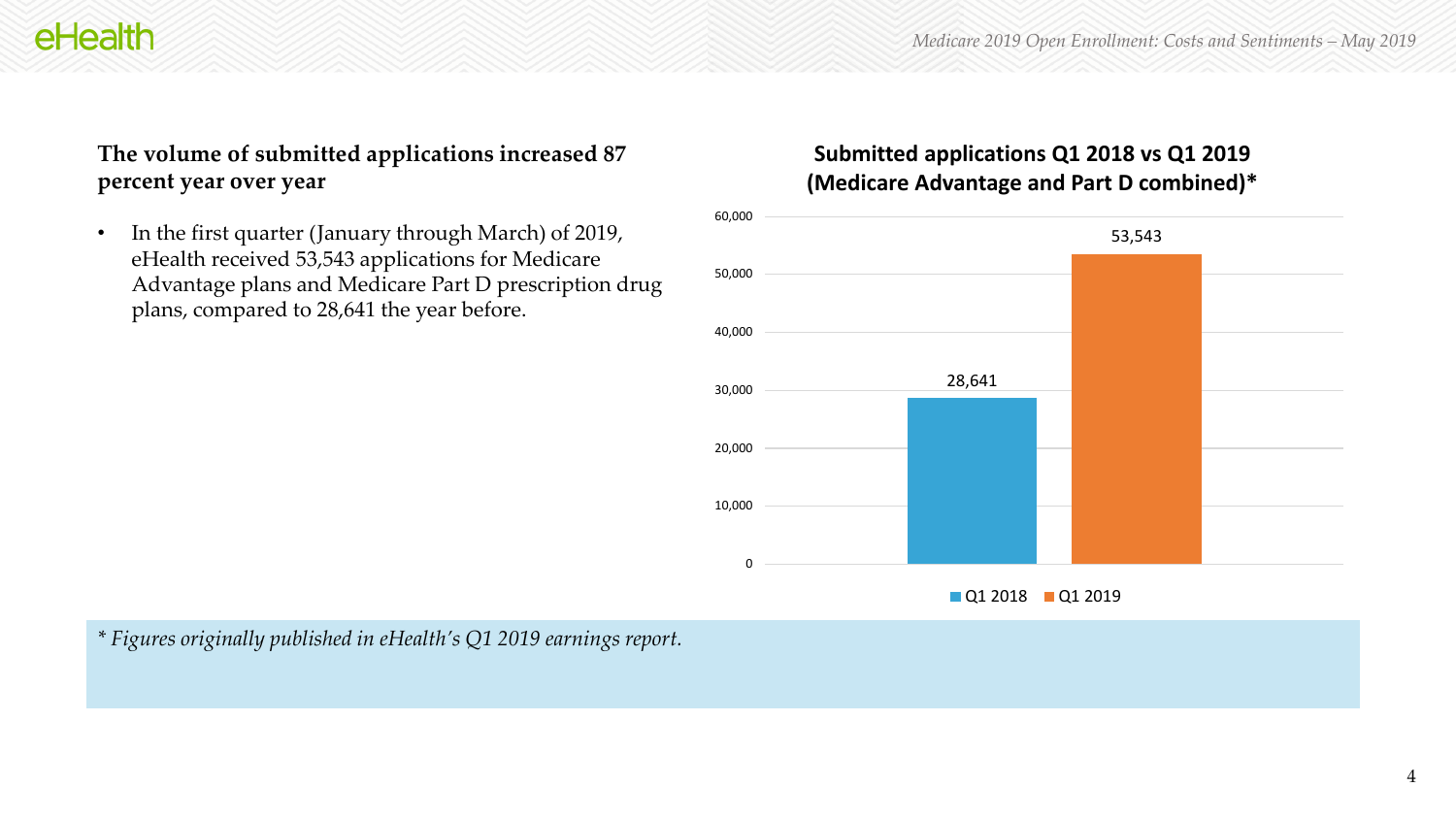#### **Average Medicare Advantage premiums dropped 33 percent year over year**

- The average monthly premium for Medicare Advantage plans decreased from \$12 to \$8 between Q1 2018 and Q1 2019.
- The average monthly premium for Part D prescription drug plans decreased 4 percent, from \$26 to \$25.



**Average monthly premium by product**

**A note about \$0 premium plans:** The popularity of zero-dollar premium MA and MAPD plans contributed to the low average premiums for these products.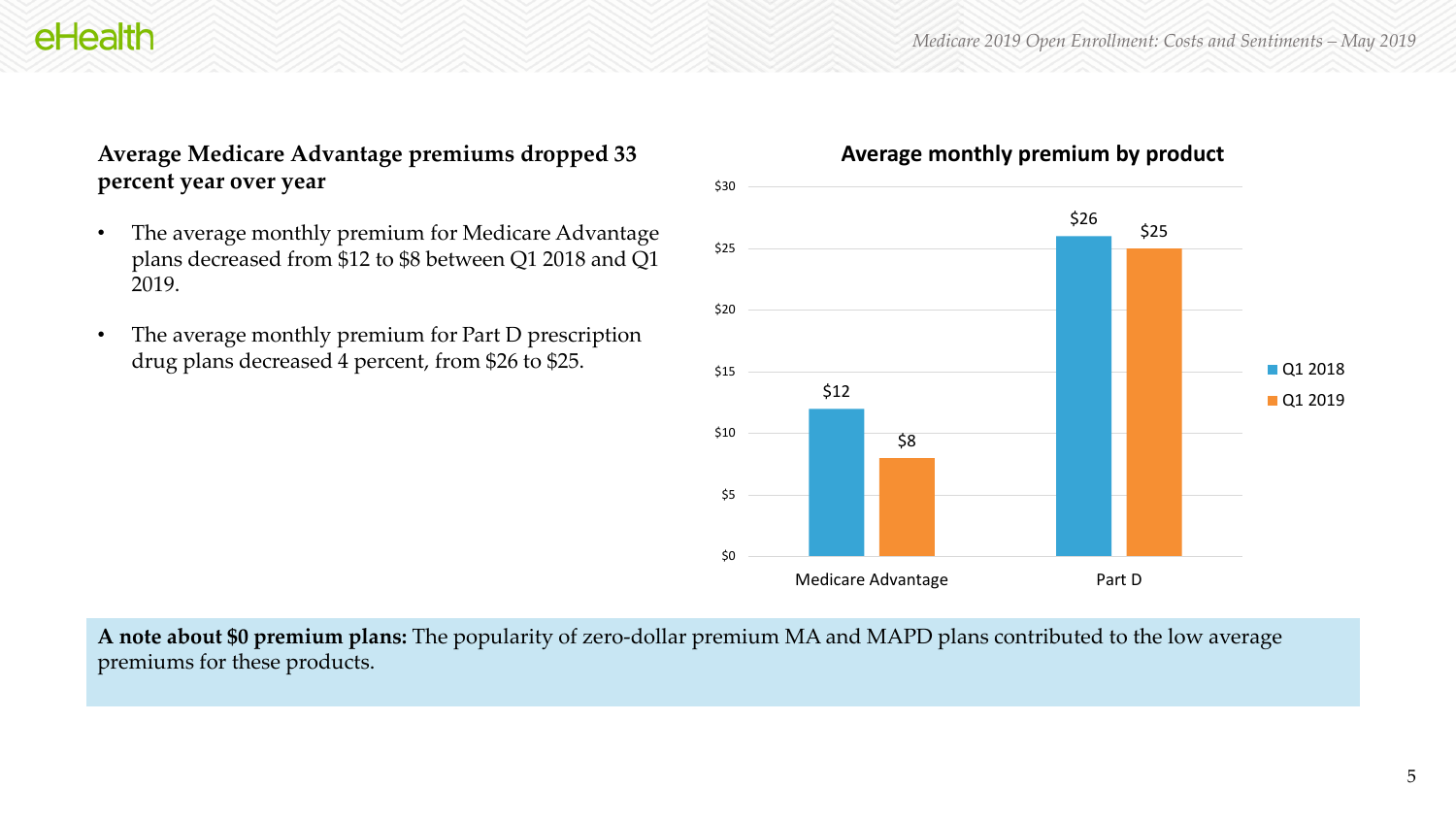#### **With zero-dollar premium plans removed from consideration, costs still decreased 13 percent**

eHealth

• The average monthly premium for Medicare Advantage plans decreased from \$39 to \$34.



## **Medicare Advantage\* average monthly premium**

*\* Medicare Part D plans are not available with zero-dollar premiums*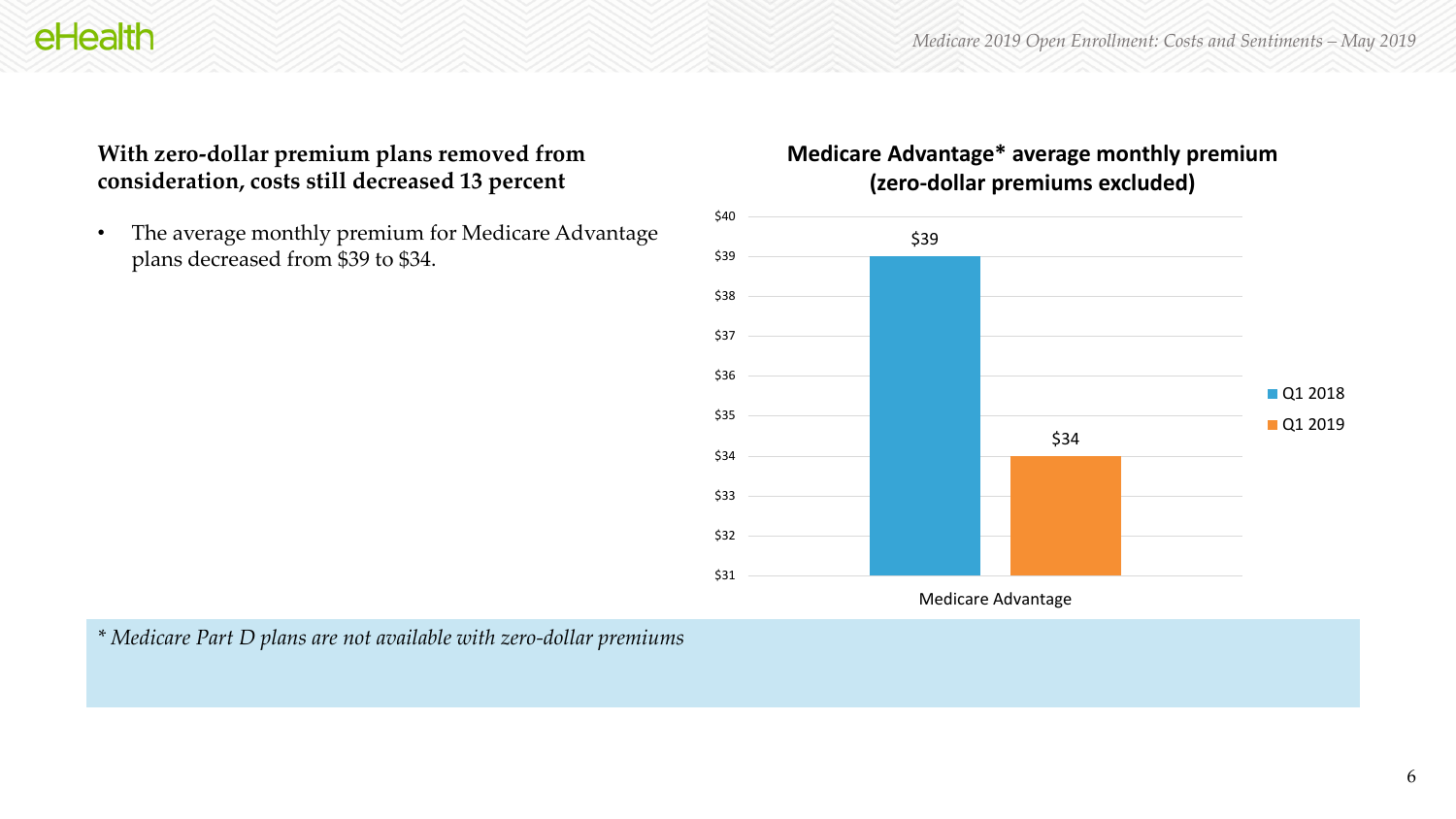#### **Medicare Advantage deductibles decreased 13 percent but increased 5 percent for Part D plans**

- Average deductibles for Medicare Advantage plans with prescription drug coverage decreased from \$151 to \$132.
- Average deductibles for Part D plans increased from \$292 to \$308.



#### **Average deductible by Medicare product**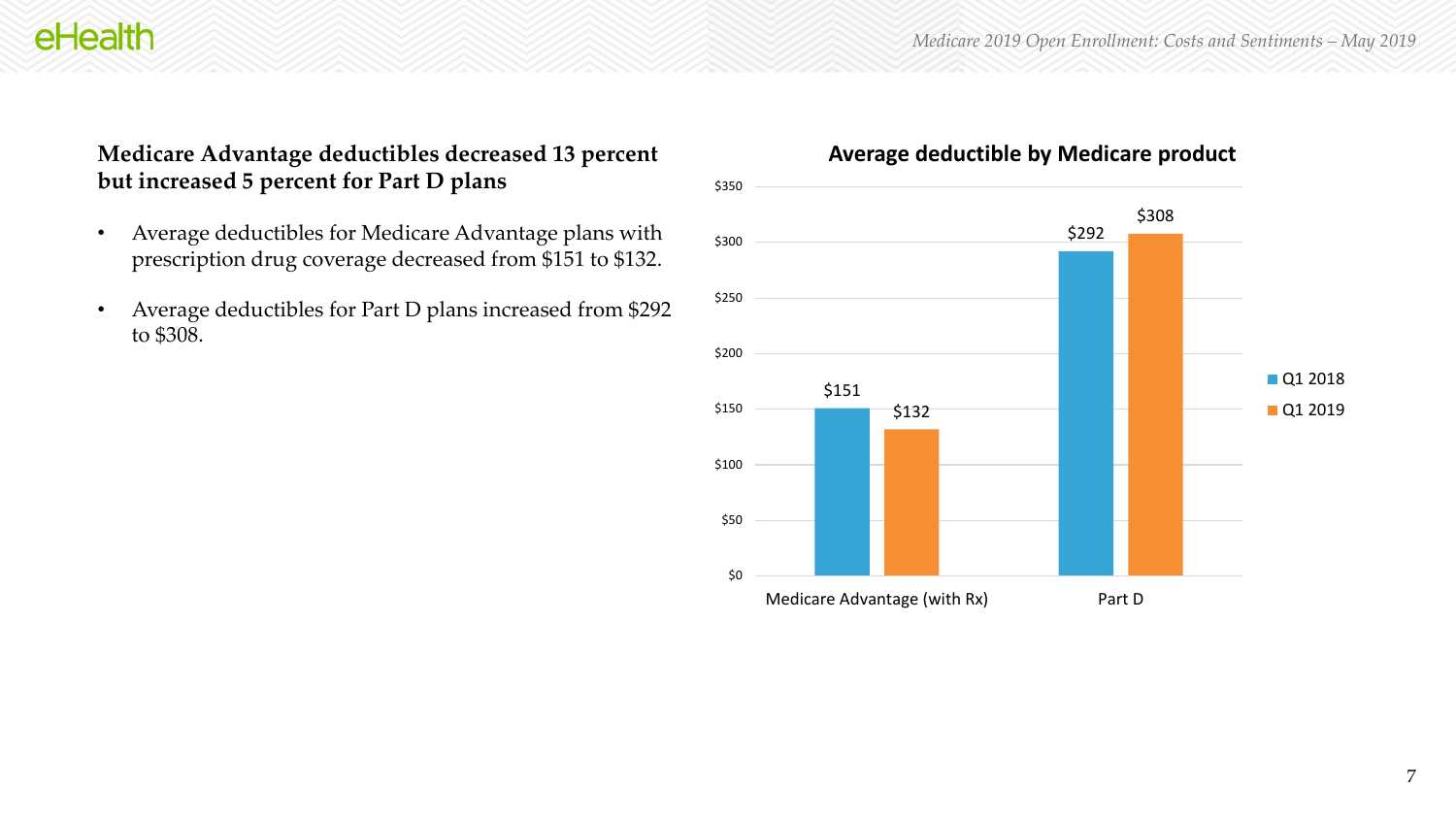#### **Average out-of-pocket limits decreased 11 percent for Medicare Advantage plans in 2019**

• The average out-of-pocket limit for Medicare Advantage plans decreased from \$5,815 to \$5,164.

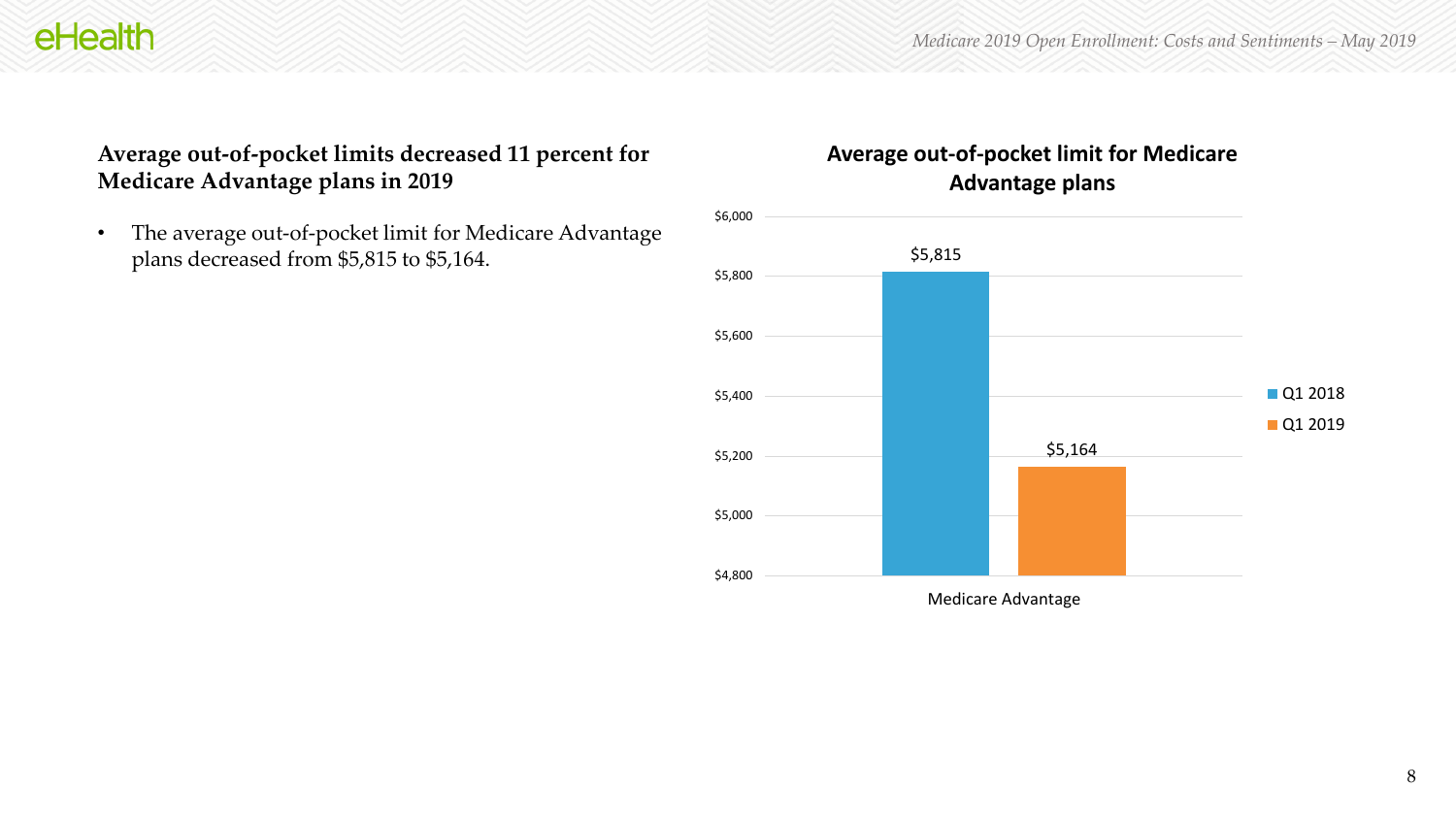#### **Medicare open enrollment (OEP) vs Medicare Annual Enrollment Period (AEP)**

Data presented on this slide compares costs among eHealth customers during the Medicare open enrollment period (January through March 2019) and the recent Medicare Annual Enrollment Period (October 15 through December 7, 2018.

#### **Medicare Advantage:**

- Average premiums plans decreased 27 percent, from \$11 to \$8.
- Deductibles increased 2 percent, from \$130 to \$132.
- Medicare Advantage out-of-pocket limits decreased 5 percent from \$5,426 to \$5,164.

#### **Part D plans:**

- Average premiums increased 14 percent, from \$22 to \$25.
- Deductibles increased 10 percent from \$338 to \$308.



#### **Part D plan average premiums**



**AEP OEP**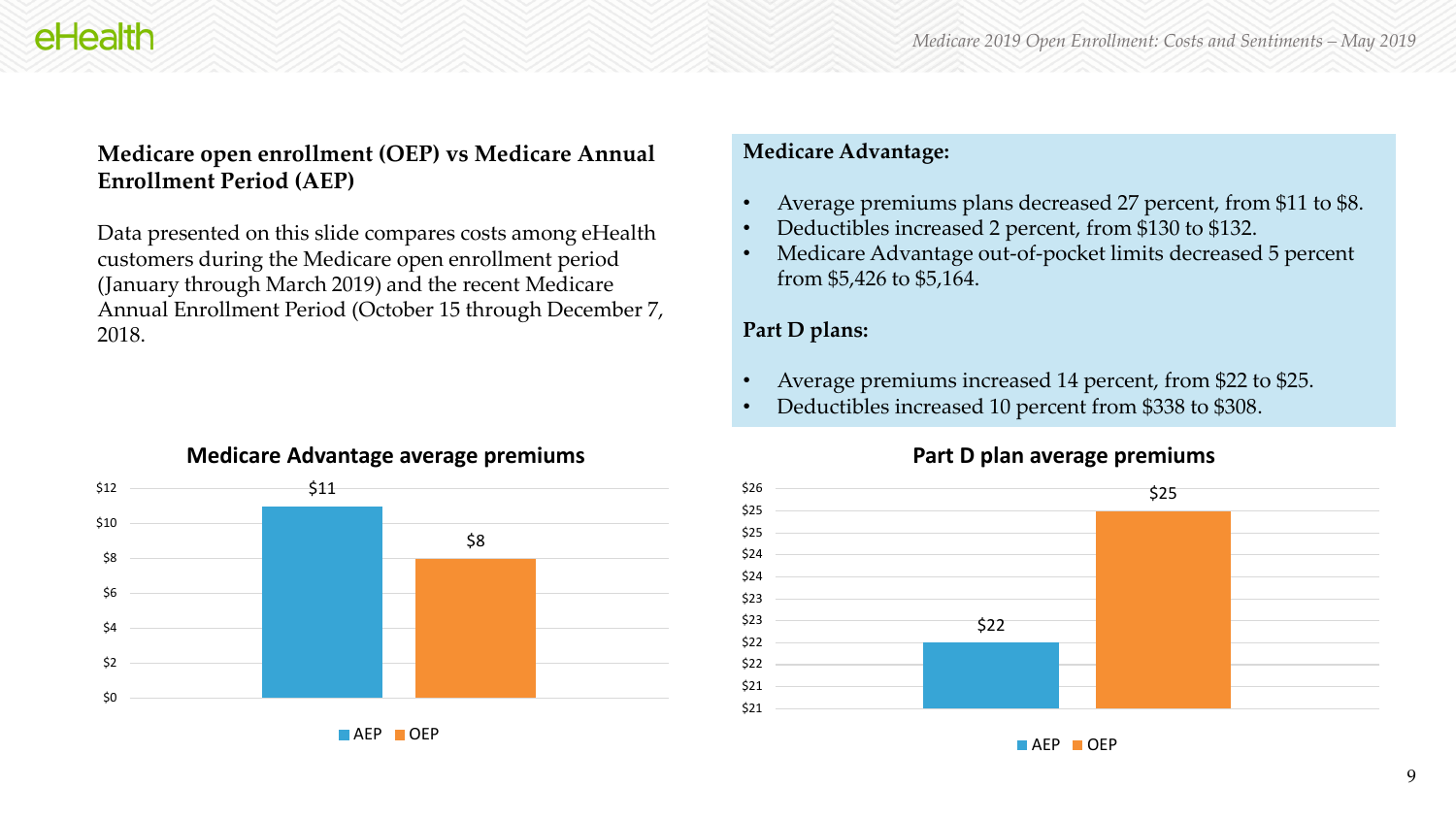# Medicare Open Enrollment 2019 Consumer Survey Findings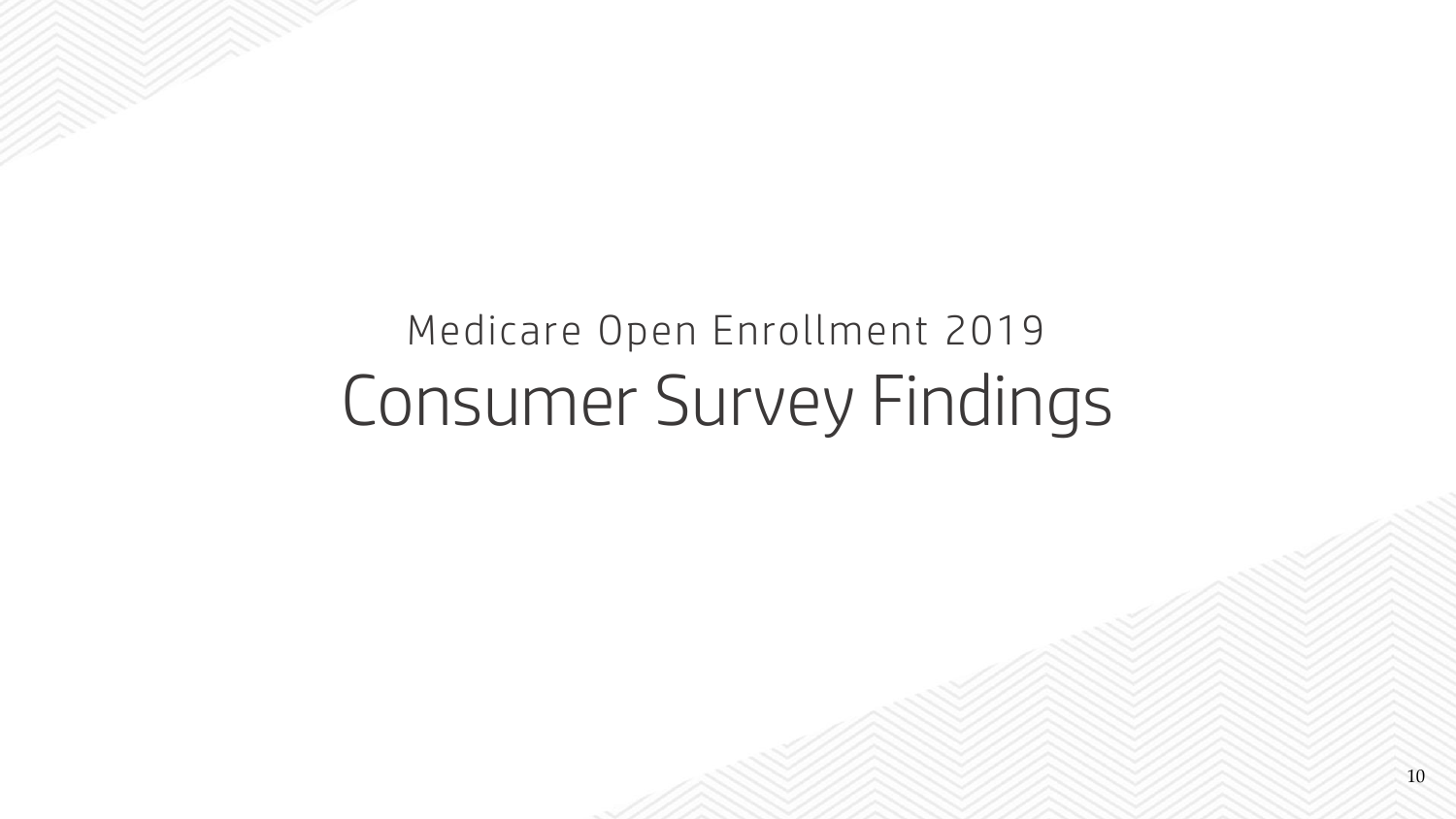#### **Low consumer awareness around the new Medicare open enrollment period (January – March, 2019)**

• 51 percent of respondents had not heard about the new open enrollment period before shopping for a new plan.

#### **Most learned about the new open enrollment period from media or by contacting an agent:**

- 38 percent learned about it only when contacting eHealth or another insurance agent.
- 31 percent learned about it from a news source.
- 12 percent learned about it from a family member or friend.

#### **Before shopping, did you already know about the new Medicare open enrollment period?**

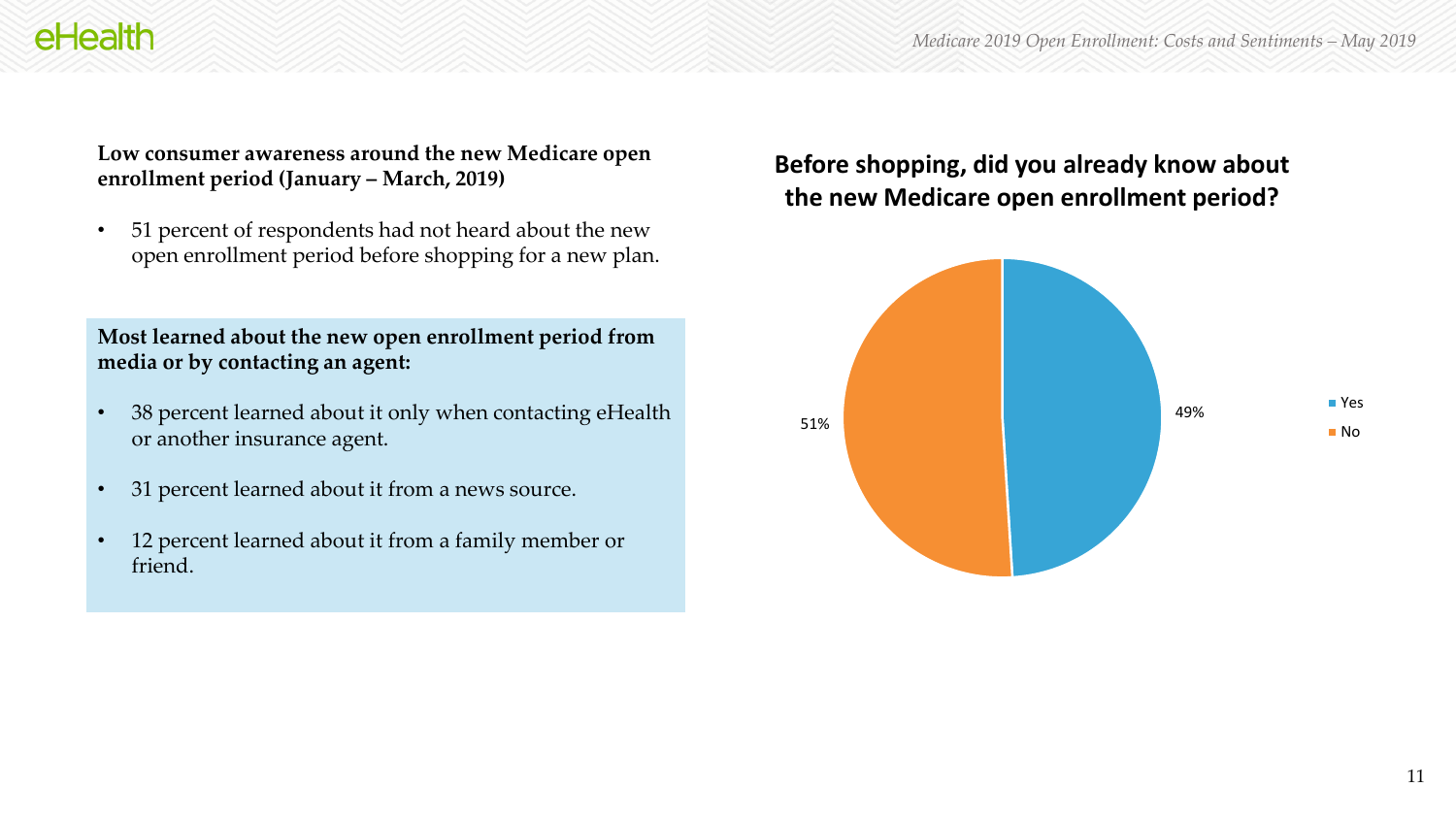#### **About half of plan changes were driven by dissatisfaction with old insurers, out-of-pocket costs, or provider networks**

- 22 percent said they switched plans because they were unhappy with their former insurance company.
- 15 percent were unhappy with copays and other out-ofpocket costs.
- 12 percent switched because their preferred doctor was no longer in network.
- Changes to drug coverage or increased premiums accounted for 9 percent of switchers each.
- 8 percent switched due to a move.



#### **Why did you switch to a new Medicare plan?**

#### **Half of switchers moved from one Medicare Advantage plan to another**

• 53 percent of survey respondents said that they used the new open enrollment opportunity to switch from one Medicare Advantage plan with prescription drug coverage to another that also had prescription drug coverage.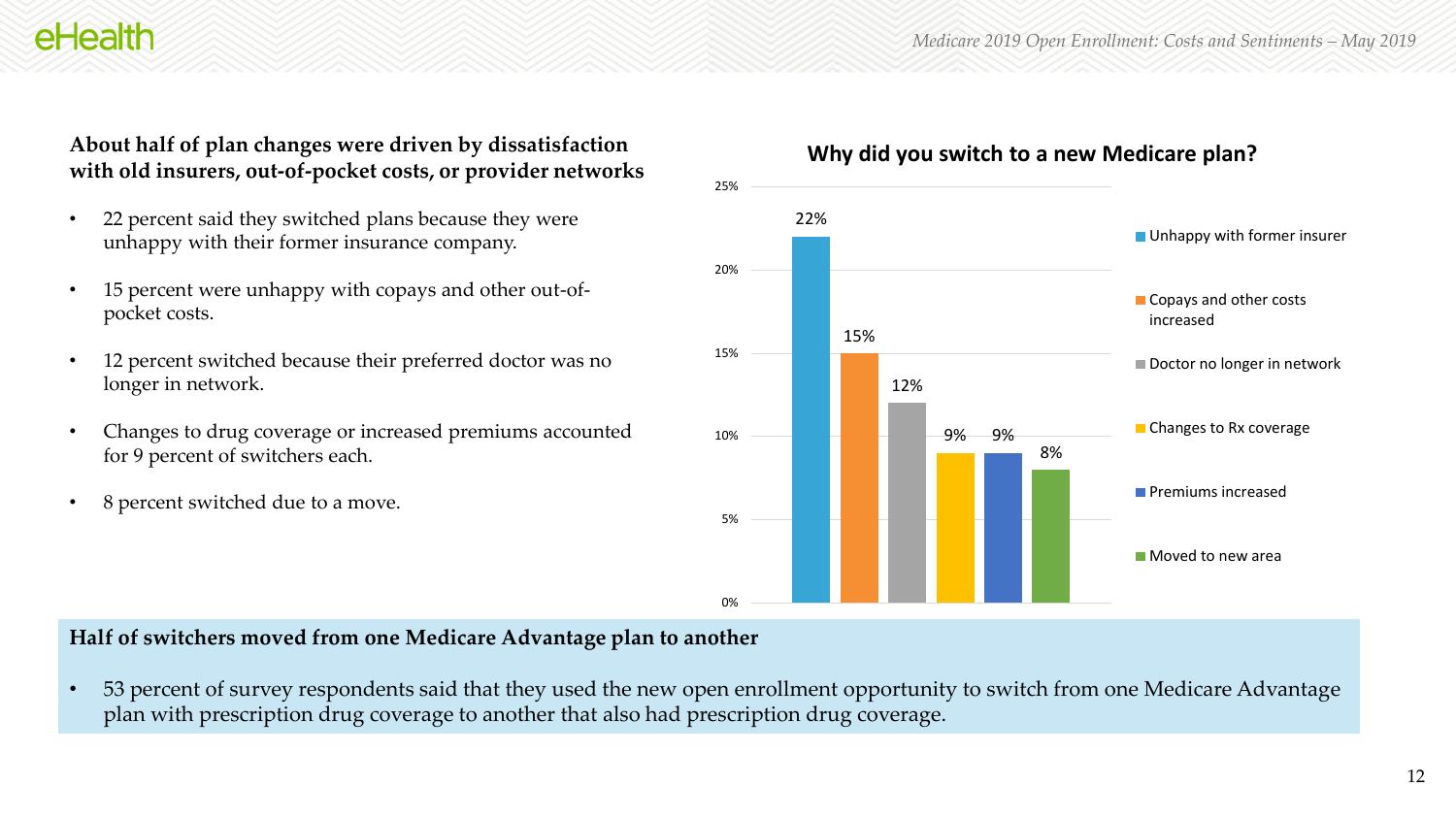**Friend of family** recommendation

#### **Among respondents who enrolled at eHealth after visiting Medicare.gov:**

- More than half (53 percent) bought through eHealth because they wanted personal help from a licensed agent.
- 38 percent said eHealth's website was easier to use.
- 22 percent cited eHealth's shopping tools (such as its prescription drug coverage comparison tool).
- 11 percent chose eHealth due to the recommendation of a friend or family member.



11%

0%

10%

20%

30%

40%

50%

60%

## **Why did you enroll at eHealth after visiting**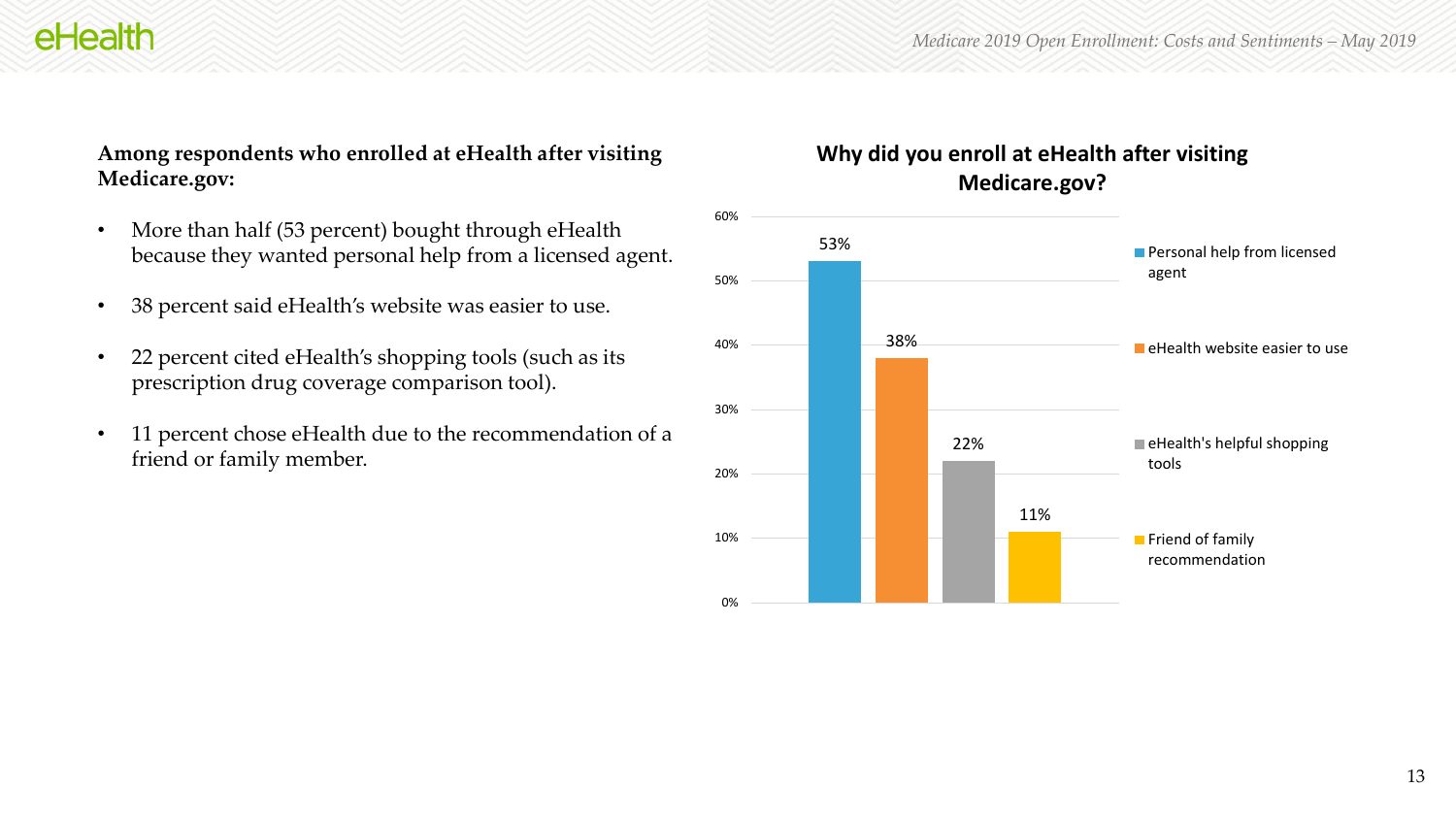#### **Methodology Note**

All data are based on eHealth shoppers only during the Medicare open enrollment period that occurred between January 1 and March 31, 2019. All dollar figures have been rounded to the nearest dollar. All percentages have been rounded to the nearest full percentage point. Percentages may add to slightly more or less than 100 percent due to rounding. Survey responses were collected on an anonymous basis in the month of April 2019. A total of 579 responses were received. Survey data presented in this report is based on respondents who were not new to Medicare in the January 1 through March 31, 2019 period.